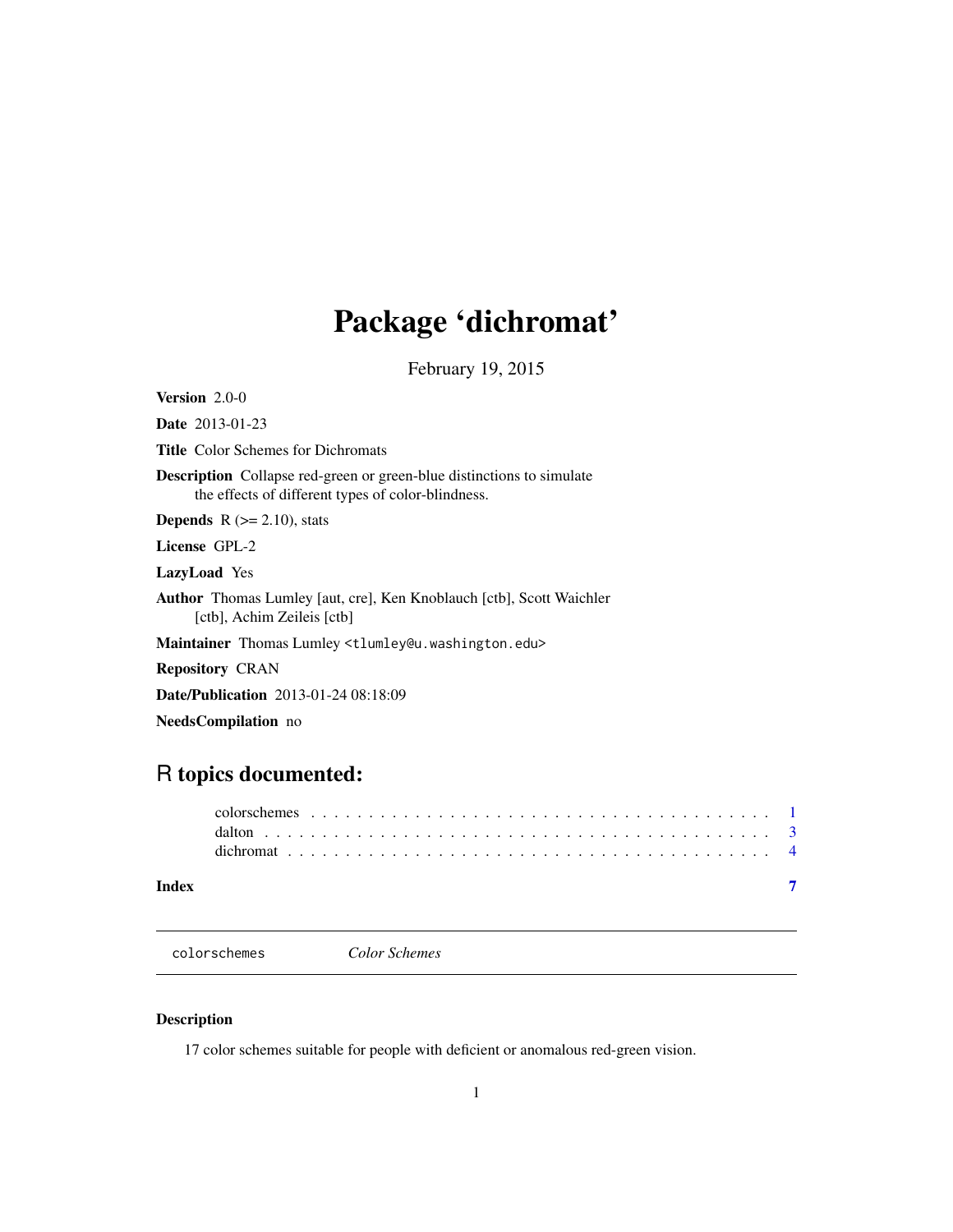#### Usage

colorschemes

#### Format

- BrowntoBlue.10
- BrowntoBlue.12
- BluetoDarkOrange.12
- BluetoDarkOrange.18
- DarkRedtoBlue.12
- DarkRedtoBlue.18
- BluetoGreen.14
- BluetoGray.8
- BluetoOrangeRed.14
- BluetoOrange.10
- BluetoOrange.12
- BluetoOrange.8
- LightBluetoDarkBlue.10
- LightBluetoDarkBlue.7
- Categorical.12
- GreentoMagenta.16
- SteppedSequential.5

#### Author(s)

Scott Waichler <scott.waichler@pnl.gov>

#### Source

[http://geography.uoregon.edu/datagraphics/color\\_scales.htm](http://geography.uoregon.edu/datagraphics/color_scales.htm)

#### References

Light A, Bartlein PJ (2004). The End of the Rainbow? Color Schemes for Improved Data Graphics. *EOS Transactions of the American Geophysical Union*, 85(40), 385.

#### Examples

```
pal <- function(col, ...)
 image(seq_along(col), 1, matrix(seq_along(col), ncol = 1),
 col = col, axes = FALSE, ...)opar \leq par(mar = c(1, 2, 1, 1))
layout(matrix(1:6, ncol = 1))pal(colorschemes$BrowntoBlue.10, main = "Brown to Blue (10)")
```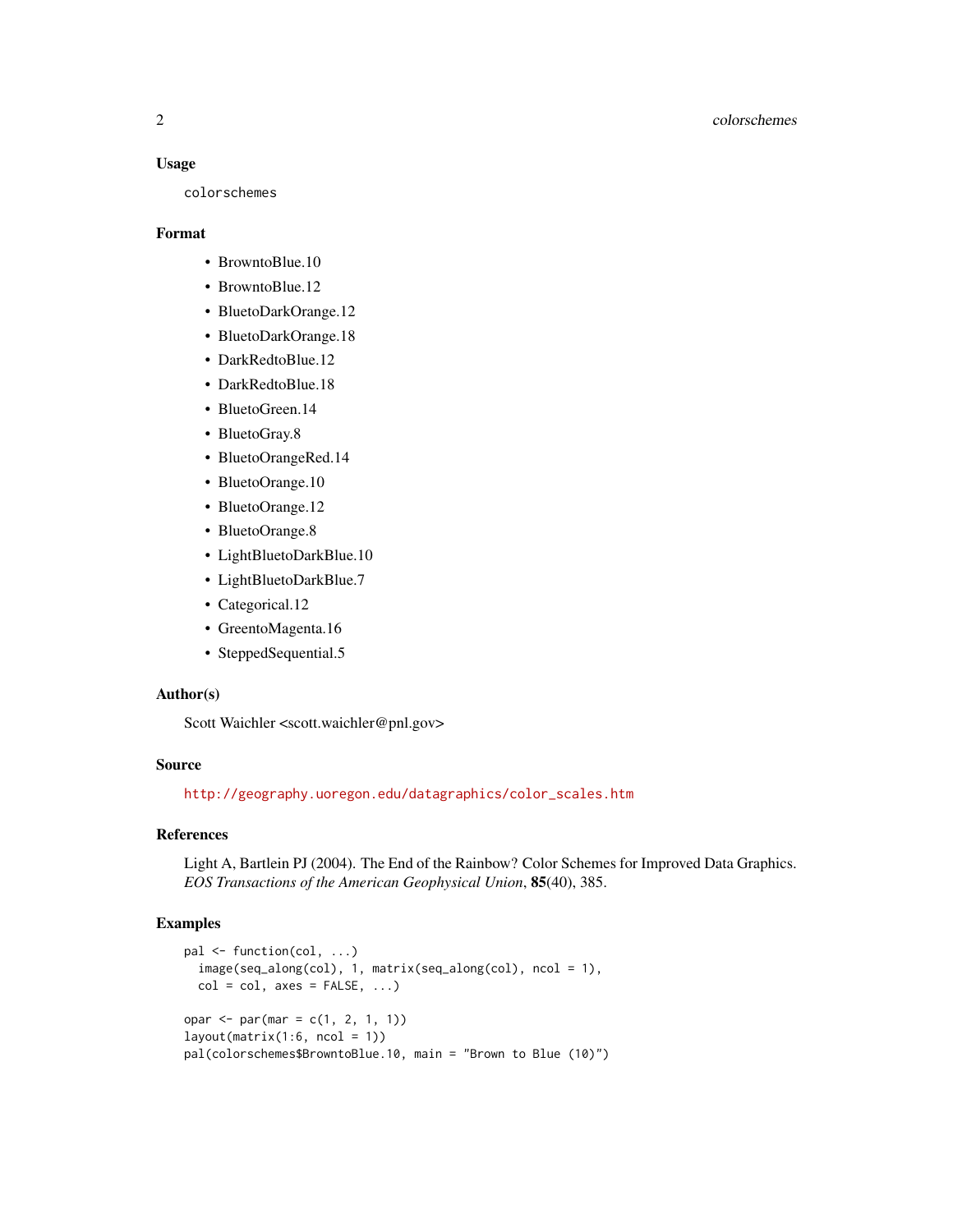#### <span id="page-2-0"></span>dalton 3 and 3 and 3 and 3 and 3 and 3 and 3 and 3 and 3 and 3 and 3 and 3 and 3 and 3 and 3 and 3 and 3 and 3 and 3 and 3 and 3 and 3 and 3 and 3 and 3 and 3 and 3 and 3 and 3 and 3 and 3 and 3 and 3 and 3 and 3 and 3 and

```
pal(colorRampPalette(colorschemes$BrowntoBlue.10, space = "Lab")(100),
 main = "Brown to Blue Ramp")
pal(dichromat(colorschemes$BrowntoBlue.10),
 main = "Brown to Blue (10) -- deuteranopia")
pal(colorschemes$Categorical.12, main = "Categorical (12)")
pal(dichromat(colorschemes$Categorical.12),
 main = "Categorical (12) -- deuteranopia")
pal(dichromat(colorschemes$Categorical.12, "protan"),
 main = "Categorical (12) -- protanopia")
par(opar)
```
<span id="page-2-1"></span>

dalton *Effects of Daltonism (Red-Green Color Blindness)*

#### **Description**

A 256-color palette as it would appear with normal vision, and with two types of red-green color blindness: protanopia and deuteronopia. Furthermore, a color palette for a type of green-blue color blindness (tritanopia) is available.

#### Usage

data("dalton")

#### Format

dalton A 256  $x$  3  $x$  4 array. The columns index the red, green and blue color values, the layers index the vision type.

dalton.colors: A list of colors, with names normal, protan, deutan, tritan.

#### Details

The dalton array lists a grid of 256 colors in RGB coordinates for "normal" vision as well as corresponding RGB coordinates in which certain red-green ("deutan" and "protan") or greenblue contrasts ("tritan") are collapsed.

The formulas for mapping the RGB coordinates to the collapsed coordinates have been developed in a series of papers by Brettel, Mollon, and Viénot. The protan/deutan mapping is provided in Table 2 of Viénot et al. (1999) while the tritan case is discussed in Brettel at al. (1997).

The dalton.colors list contains the sRGB colors (as R color strings) as computed with [rgb](#page-0-1) from dalton.

For an automatic mapping of a given color vector to its dichromatic counterpart, see [dichromat](#page-3-1).

#### Source

The data were kindly provided by Françoise Viénot.

The deutan/protan data (rounded to integers) is also available in Table 2 of Viénot et al. (1999). See also <http://tsi.enst.fr/~brettel/CRA24/table2.html>.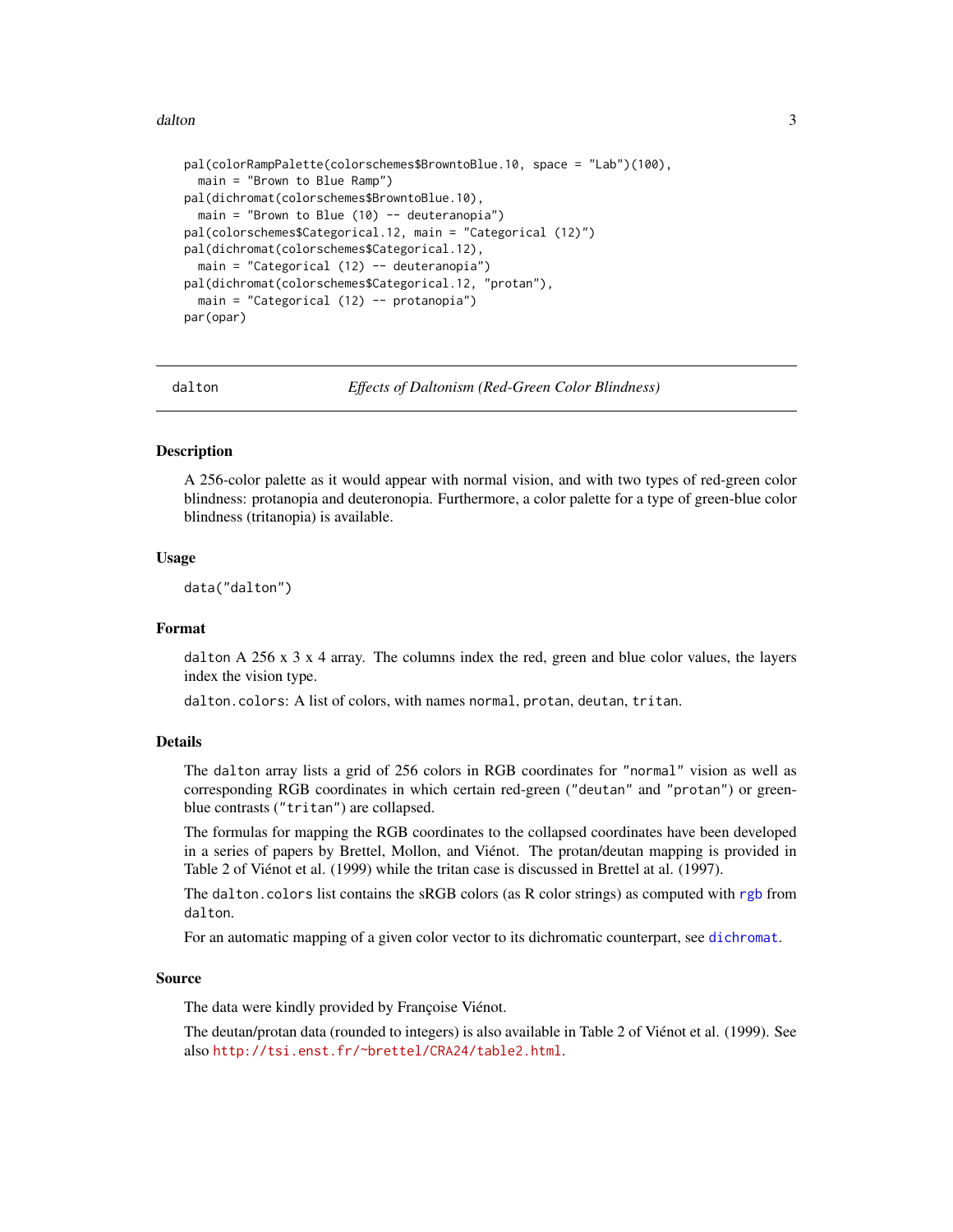#### <span id="page-3-0"></span>References

Brettel H, Viénot F, Mollon, JD (1997). Computerized Simulation of Color Appearance for Dichromats. *Journal of the Optical Society of America A*, 14, 2647–2655.

Viénot F, Brettel H, Ott L, M'Barek AB, Mollon JD (1995). What Do Colour-Blind People See? *Nature*, 376, 127–128.

Viénot F, Brettel H, Mollon JD (1999). Digital Video Colourmaps for Checking the Legibility of Displays by Dichromats. *Color Research and Application*, 24(4), 243–252.

#### See Also

[dichromat](#page-3-1), [rgb](#page-0-1)

#### Examples

```
data("dalton", package = "dichromat")
par(mfrow = c(4, 1))
image(matrix(1:256, 128), col = dalton.colors$normal)
image(matrix(1:256, 128), col = dalton.colors$deutan)
image(matrix(1:256, 128), col = dalton.colors$protan)
image(matrix(1:256, 128), col = dalton.colors$tritan)
```
<span id="page-3-1"></span>

dichromat *Remove Red-Green or Green-Blue Contrasts from Colors*

#### **Description**

Collapses red-green or green-blue color distinctions to approximate the effect of the three forms of dichromacy: protanopia and deuteranopia (red-green color blindness), and tritanopia (green-blue color blindness). deuteranopia.

#### Usage

```
dichromat(colours, type = c("deutan", "protan", "tritan"))
```
#### Arguments

| colours | A vector of R colors, either color names or color hex strings. |
|---------|----------------------------------------------------------------|
| type    | Type of color-blindness to simulate,                           |

#### Details

Someone with the specified form of color blindness will find that the transformation has little effect on the appearance of colors. Colors that are indistinguishable after transformation were likely indistinguishable to them before transformation. About 10% of men (and almost no women) have some degree of red-green color blindness. Tritanopia is much less common but occurs in both males and females.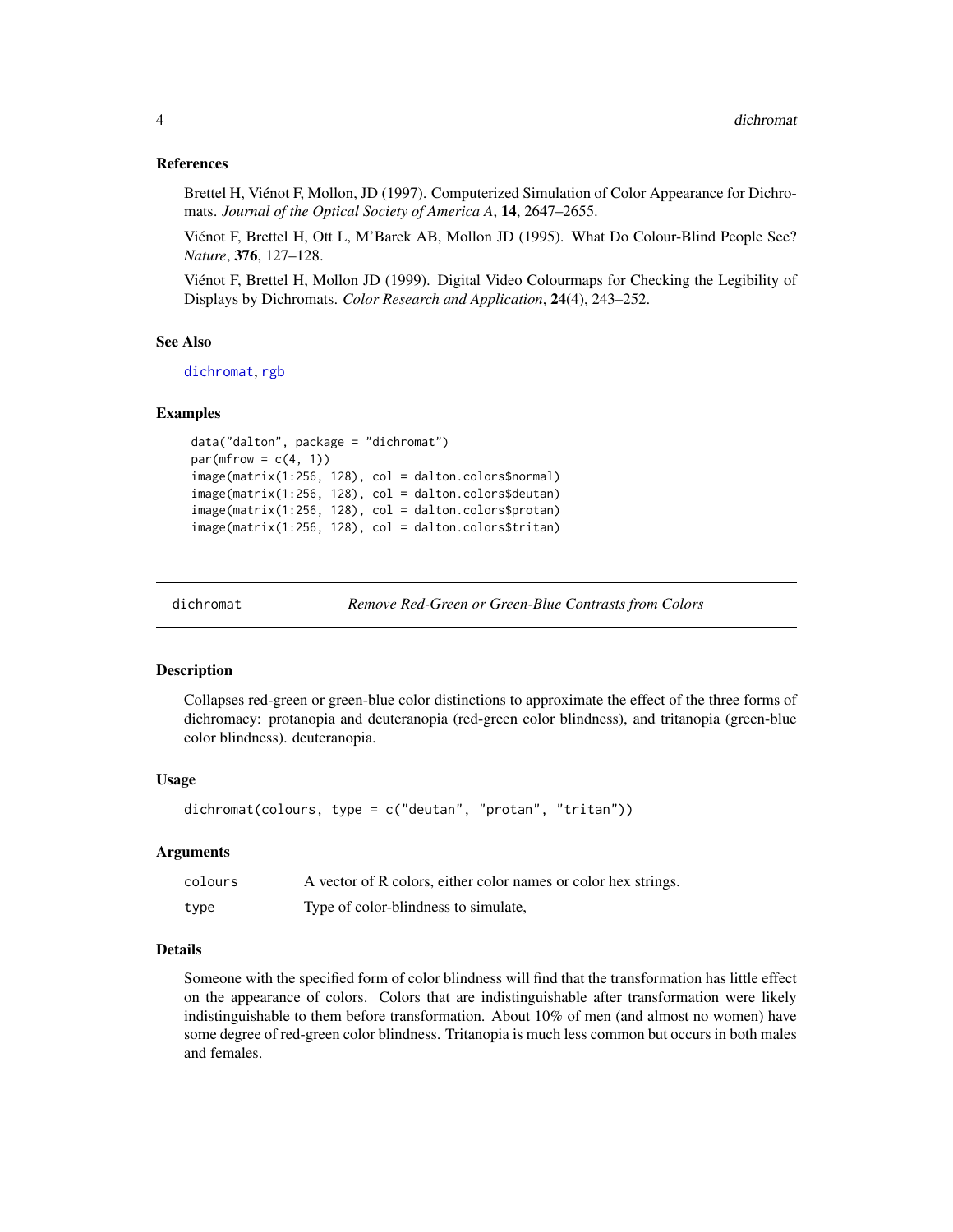#### <span id="page-4-0"></span>dichromat 5 and 5 and 5 and 5 and 5 and 5 and 5 and 5 and 5 and 5 and 5 and 5 and 5 and 5 and 5 and 5 and 5 and 5 and 5 and 5 and 5 and 5 and 5 and 5 and 5 and 5 and 5 and 5 and 5 and 5 and 5 and 5 and 5 and 5 and 5 and 5

The mapping from the original color vector to the dichromatic counterpart is based on a sequence of papers by Brettel, Mollon, and Viénot. For more details, see the references and also the underlying data set [dalton](#page-2-1).

#### Value

A vector of R colors.

#### Author(s)

Thomas Lumley

#### References

Brettel H, Viénot F, Mollon, JD (1997). Computerized Simulation of Color Appearance for Dichromats. *Journal of the Optical Society of America A*, 14, 2647–2655.

Lumley T (2006). Color-Coding and Color Blindness in Statistical Graphics. *ASA Statistical Computing & Graphics Newsletter*, 17(2), 4–7. [http://www.amstat-online.org/sections/](http://www.amstat-online.org/sections/graphics/newsletter/Volumes/v172.pdf) [graphics/newsletter/Volumes/v172.pdf](http://www.amstat-online.org/sections/graphics/newsletter/Volumes/v172.pdf)

Viénot F, Brettel H, Ott L, M'Barek AB, Mollon JD (1995). What Do Colour-Blind People See? *Nature*, 376, 127–128.

Viénot F, Brettel H, Mollon JD (1999). Digital Video Colourmaps for Checking the Legibility of Displays by Dichromats. *Color Research and Application*, 24(4), 243–252.

Wikipedia (2013). *Color Blindness – Wikipedia, The Free Encyclopedia*. [http://en.wikipedia.](http://en.wikipedia.org/wiki/Color_blindness) [org/wiki/Color\\_blindness](http://en.wikipedia.org/wiki/Color_blindness), accessed 2013-01-16.

Wikipedia (2013). *Dichromacy – Wikipedia, The Free Encyclopedia*. [http://en.wikipedia.org/](http://en.wikipedia.org/wiki/Dichromacy) [wiki/Dichromacy](http://en.wikipedia.org/wiki/Dichromacy), accessed 2013-01-16.

#### See Also

[dalton](#page-2-1), [rgb](#page-0-1)

#### Examples

```
## from example(pie)
par(mfrow = c(2, 2))pie.sales <- c(0.12, 0.3, 0.26, 0.16, 0.04, 0.12)
names(pie.sales) <- c("Blueberry", "Cherry",
  "Apple", "Boston Cream", "Other", "Vanilla Cream")
pie(pie.sales, # default colors
  col = c("white", "lightblue", "mistyrose", "lightcyan", "lavender", "cornsilk"))
pie(pie.sales,
  col = c("purple", "violetred1", "green3", "cornsilk", "cyan", "white"))
pie(pie.sales, col = dichromat(
  c("white", "lightblue", "mistyrose", "lightcyan", "lavender", "cornsilk")))
pie(pie.sales, col = dichromat(
  c("purple", "violetred1", "green3", "cornsilk", "cyan", "white")))
```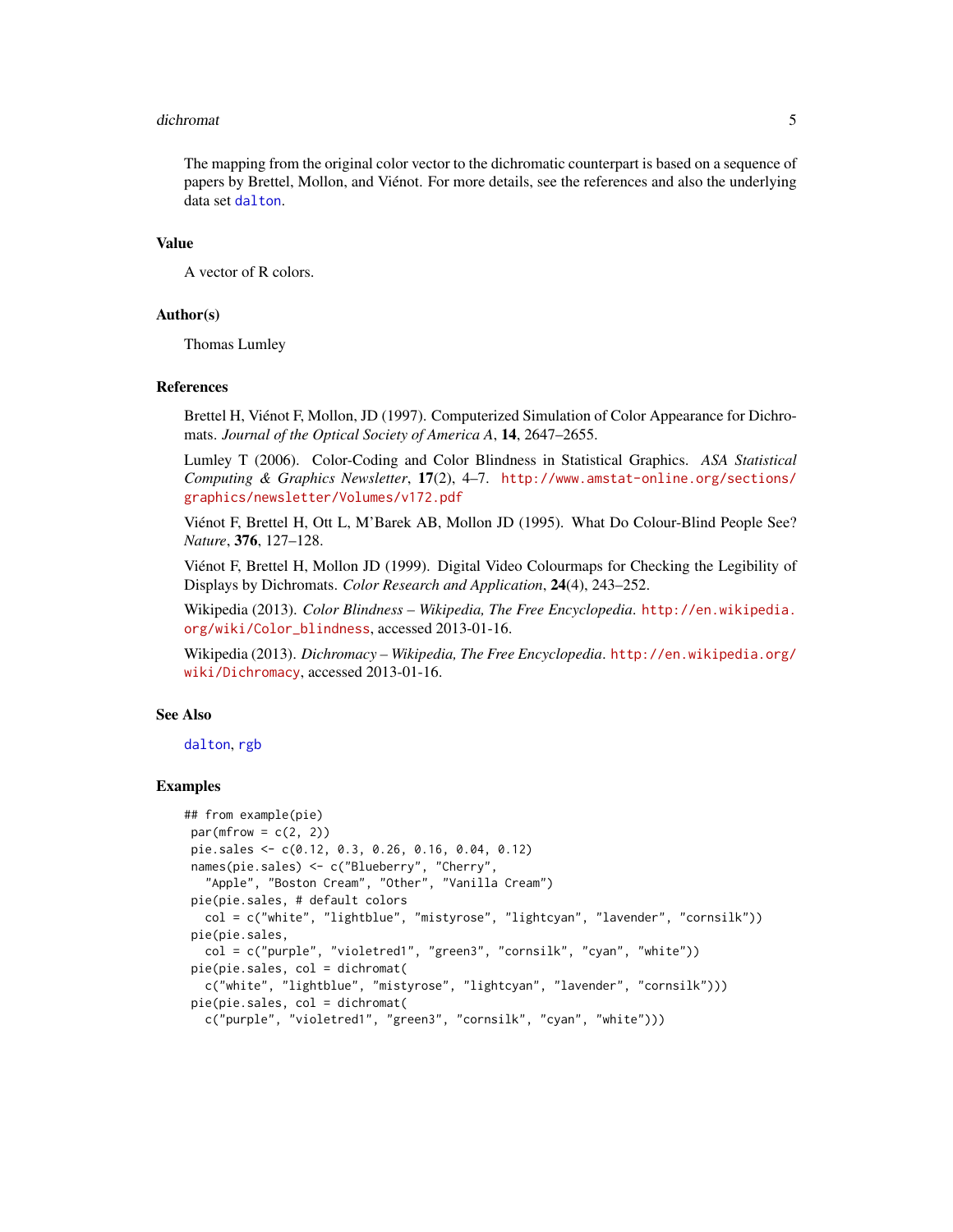```
## standard color schemes
pie(rep(1,10), col = heat.close(10))pie(rep(1,10), col = dichromat(heat.colors(10)))
pie(rep(1,8), col = palette())pie(rep(1,8), col = dichromat(palette()))
pie(rep(1,15), col = topo.colors(15))pie(rep(1,15), col = dichromat(topo.colors(15)))
pie(rep(1,15), col = terrain.colors(15))
pie(rep(1,15), col = dichromat(terrain.colors(15)))
pie(rep(1,15), col = cm.colors(15))pie(rep(1,15), col = dichromat(cm.colors(15)))
## color ramp schemes
bluescale <- colorRampPalette(c("#FFFFCC", "#C7E9B4", "#7FCDBB",
  "#40B6C4", "#2C7FB8" , "#253494"))
redgreen <- colorRampPalette(c("red", "green3"))
pie(rep(1,15), col = bluescale(15))pie(rep(1,15), col = dichromat(bluescale(15)))
par(mfrow = c(2, 4))x \le matrix(rnorm(10 * 10), 10)
image(1:10, 1:10, x, col = bluescale(10), main = "blue-yellow scale")image(1:10, 1:10, x, col = dichromat(bluescale(10), "deutan"), main = "deutan")
image(1:10, 1:10, x, col = dichromat(bluescale(10), "protan"), main = "protan")
image(1:10, 1:10, x, col = dichromat(bluescale(10), "tritan"), main = "tritan")
image(1:10, 1:10, x, col = redgreen(10), main = "red-green scale")
image(1:10, 1:10, x, col = dichromat(redgreen(10), "deutan"), main = "deutan")
image(1:10, 1:10, x, col = dichromat(redgreen(10), "protan"), main = "protan")
image(1:10, 1:10, x, col = dichromat(redgreen(10), "tritan"), main = "tritan")
```